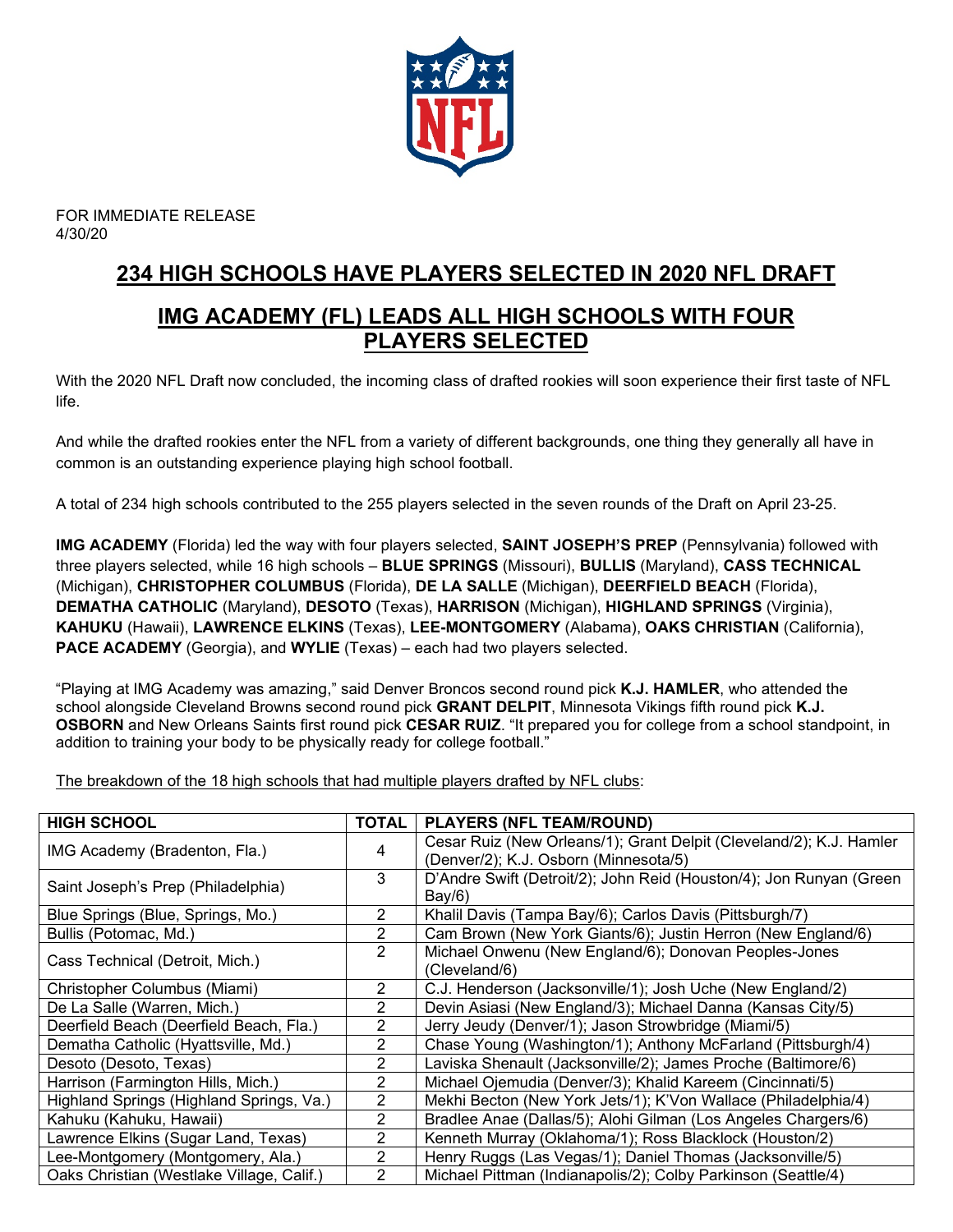| Pace Academy (Atlanta) | Andrew Thomas (New York Giants/1); Sam Sloman (Los Angeles<br>Rams/7) |
|------------------------|-----------------------------------------------------------------------|
| Wylie (Wylie, Texas)   | Eno Benjamin (Arizona/7); Clay Johnston (Los Angeles Rams/7)          |

#### **STATES WITH MOST NFL PLAYERS DRAFTED IN 2020 PER CAPITA**

| <b>STATE</b>  | <b>POPULATION *</b> | <b>NFL PLAYERS</b> | <b>NFL PLAYERS PER CAPITA</b>     |
|---------------|---------------------|--------------------|-----------------------------------|
| Hawaii        | 1,360,301           | 4                  | 1 NFL player per 340,075 people   |
| Louisiana     | 4,533,372           | 12                 | 1 NFL player per 377,781 people   |
| Mississippi   | 2,967,297           |                    | 1 NFL player per 423,900 people   |
| Alabama       | 4,779,736           | 11                 | 1 NFL player per 434,521 people   |
| Georgia       | 9,687,653           | 21                 | 1 NFL player per 461,317 people   |
|               |                     |                    |                                   |
| UNITED STATES | 308,745,538         | 253                | 1 NFL player per 1,220,338 people |

\* Based on most recent U.S. Census Data (2010).

#### **STATE BREAKDOWN**

| <b>STATE</b>   | <b>PLAYERS DRAFTED</b> | <b>STATE</b>         | <b>PLAYERS DRAFTED</b> |
|----------------|------------------------|----------------------|------------------------|
| Texas          | 33                     | Indiana              | 3                      |
| California     | 22                     | Missouri             | 3                      |
| Florida        | 22                     | <b>New York</b>      | 3                      |
| Georgia        | 21                     | Oregon               | $\overline{3}$         |
| Louisiana      | 12                     | Utah                 | $\overline{3}$         |
| Alabama        | 11                     | Arkansas             | $\overline{2}$         |
| Michigan       | 10                     | Connecticut          | $\overline{2}$         |
| Pennsylvania   | 10                     | Massachusetts        | $\overline{2}$         |
| Maryland       | 9                      | Colorado             |                        |
| Ohio           | 8                      | lowa                 |                        |
| Tennessee      | 8                      | Kansas               |                        |
| Mississippi    | 7                      | Kentucky             |                        |
| North Carolina | 7                      | Nevada               |                        |
| New Jersey     | 6                      | Oklahoma             |                        |
| South Carolina | 6                      | South Dakota         |                        |
| Wisconsin      | 6                      | Wyoming              |                        |
| Virginia       | 5                      |                      |                        |
| Washington     | 5                      | District of Columbia | 1                      |
| Hawaii         | 4                      |                      |                        |
| Illinois       | 4                      | International        | $\overline{2}$         |
| Minnesota      | 4                      |                      |                        |
| Arizona        | 3                      | <b>TOTAL</b>         | 255                    |

Some interesting notes on high schools in the 2020 NFL Draft:

- Thirty-eight states, as well as Washington, D.C. had at least one player drafted.
- For the 14th time in the past 15 seasons, at least one player who attended high school outside of the United States was selected in the NFL Draft [WR Chase Claypool (British Columbia) and DL Neville Gallimore (Ontario)].
- Texas leads all states in drafted players for the first time since 2016, when they had 32 players selected.
- Hawaii, the state with the most players were capita in 2020, had a player selected in the NFL Draft for the first time since 2016, when they had three players selected.
- Texas led all states with seven first-round selections. Florida followed with four players selected in Round 1.
- IMG Academy is the first high school since 2014 (Saint Thomas Aquinas Fort Lauderdale, Fla.) to have four players selected in a single NFL Draft.
- The 18 high schools with multiple players selected are the most in a single NFL Draft since at least 2012.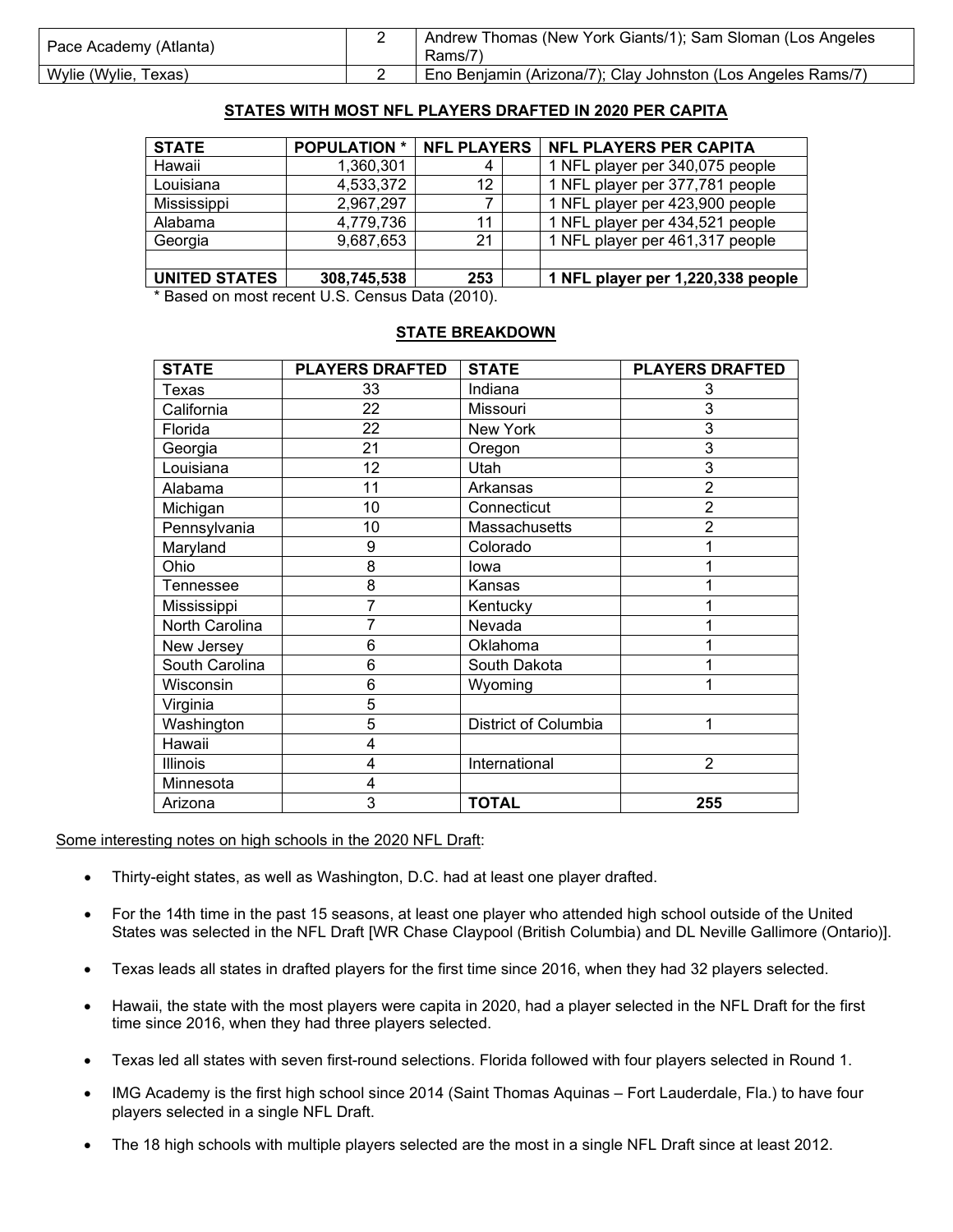# **The 2020 NFL Draft broken down by state listing of high schools:**

| <b>PLAYER</b>             | <b>NFL TEAM (ROUND)</b> | <b>COLLEGE</b>         | <b>HIGH SCHOOL (CITY)</b>      |
|---------------------------|-------------------------|------------------------|--------------------------------|
| DT Marlon Davidson        | Atlanta (2)             | Auburn                 | Greenville                     |
| DB Noah Igbinoghene       | Miami (1)               | Auburn                 | Hewitt-Trussville (Trussville) |
| LB Anfernee Jennings      | New England (3)         | Alabama                | <b>Dadeville</b>               |
| <b>WR Darnell Mooney</b>  | Chicago (5)             | Tulane                 | Gadsden                        |
| <b>RB La'Mical Perine</b> | New York Jets (4)       | Florida                | Theodore                       |
| <b>WR Henry Ruggs</b>     | Las Vegas (1)           | Alabama                | Lee-Montgomery (Montgomery)    |
| G Lachavious Simmons      | Chicago (7)             | <b>Tennessee State</b> | Selma                          |
| G Logan Stenberg          | Detroit (4)             | Kentucky               | James Clemens (Madison)        |
| <b>DB Daniel Thomas</b>   | Jacksonville (5)        | Auburn                 | Lee-Montgomery (Montgomery)    |
| T Prince Tega Wanogho     | Philadelphia (6)        | Auburn                 | Edgewood Academy (Elmore)      |
| <b>WR Quez Watkins</b>    | Philadelphia (6)        | Southern Mississippi   | Athens                         |

#### **ALABAMA (11)**

#### **ARIZONA (3)**

| <b>PLAYER</b>    | <b>NFL TEAM (ROUND)</b> | <b>COLLEGE</b>      | <b>HIGH SCHOOL (CITY)</b> |
|------------------|-------------------------|---------------------|---------------------------|
| G Kyle Hinton    | Minnesota (7)           | Washburn            | Liberty (Peoria)          |
| T Austin Jackson | Miami (1)               | Southern California | North Canyon (Phoenix)    |
| C Dustin Woodard | New England (7)         | Memphis             | Chandler                  |

#### **ARKANSAS (2)**

| <b>PLAYER</b>                 | <b>NFL TEAM (ROUND)</b>  | <b>COLLEGE</b> | HIGH SCHOOL (CITY) |
|-------------------------------|--------------------------|----------------|--------------------|
| DT McTelvin Agim   Denver (3) |                          | Arkansas       | Hope               |
| WR K.J. Hill                  | Los Angeles Chargers (7) | ∣ Ohio State   | North Little Rock  |

### **CALIFORNIA (22)**

| <b>PLAYER</b>             | <b>NFL TEAM (ROUND)</b>  | <b>COLLEGE</b>          | <b>HIGH SCHOOL (CITY)</b>              |
|---------------------------|--------------------------|-------------------------|----------------------------------------|
| <b>DB Terrell Burgess</b> | Los Angeles Rams (3)     | Utah                    | San Marcos                             |
| DB Ashtyn Davis           | New York Jets (3)        | California              | Santa Cruz                             |
| TE Josiah Deguara         | Green Bay (3)            | Cincinnati              | Folsom                                 |
| LB Troy Dye               | Minnesota (4)            | Oregon                  | Norco                                  |
| C Jake Hanson             | Green Bay (6)            | Oregon                  | Eureka                                 |
| C Nick Harris             | Cleveland (5)            | Washington              | Junipero Serra (San Mateo)             |
| DB Jaylinn Hawkins        | Atlanta (4)              | California              | Buena Park                             |
| WR Isaiah Hodgins         | Buffalo (6)              | Oregon State            | Berean Christian (Walnut Creek)        |
| <b>DB Darnay Holmes</b>   | New York Giants (4)      | <b>UCLA</b>             | Calabasas                              |
| C Keith Ishmael           | Washington (5)           | San Diego State         | Sacred Heart Cathedral (San Francisco) |
| DB Jaylon Johnson         | Chicago (2)              | Utah                    | Central (Fresno)                       |
| <b>WR Collin Johnson</b>  | Jacksonville (5)         | Texas                   | Valley Christian-San Jose (San Jose)   |
| RB Joshua Kelley          | Los Angeles Chargers (4) | <b>UCLA</b>             | Eastside (Lancaster)                   |
| <b>QB Jordan Love</b>     | Green Bay (1)            | Utah State              | Liberty (Brentwood)                    |
| LB Cassh Maluia           | New England (6)          | Wyoming                 | Paramount                              |
| <b>QB Cole McDonald</b>   | Tennessee (7)            | Hawaii                  | Sonora-La Habra (La Habra)             |
| <b>TE Colby Parkinson</b> | Seattle (4)              | Stanford                | Oaks Christian (Westlake Village)      |
| <b>WR Dezmon Patmon</b>   | Indianapolis (6)         | <b>Washington State</b> | Patrick Henry (San Diego)              |
| <b>WR Michael Pittman</b> | Indianapolis (2)         | Southern California     | Oaks Christian (Westlake Village)      |
| DE Casey Toohill          | Philadelphia (7)         | Stanford                | Cathedral Catholic (San Diego)         |
| LB Mykal Walker           | Atlanta (4)              | <b>Fresno State</b>     | Vacaville                              |
| <b>DE Curtis Weaver</b>   | Miami (5)                | <b>Boise State</b>      | St. Anthony (Long Beach)               |

### **COLORADO (1)**

| I PLAYER                          | NFL TEAM (ROUND)   COLLEGE |               | <b>HIGH SCHOOL (CITY)</b>    |
|-----------------------------------|----------------------------|---------------|------------------------------|
| TE Dalton Keene   New England (3) |                            | Virginia Tech | Chatfield Senior (Littleton) |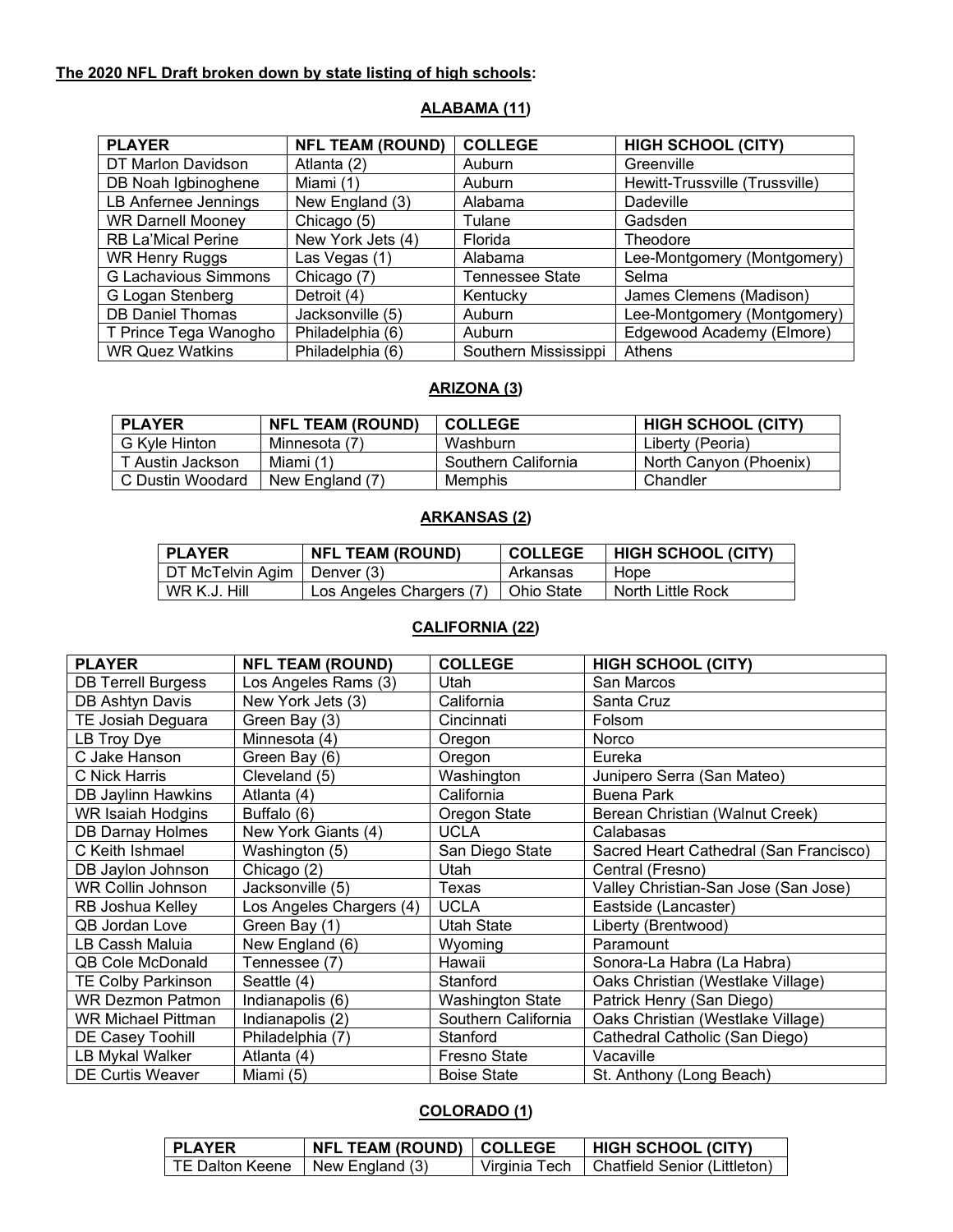# **CONNECTICUT (2)**

| <b>PLAYER</b>   | NFL TEAM (ROUND)   COLLEGE |                        | <b>HIGH SCHOOL (CITY)</b> |
|-----------------|----------------------------|------------------------|---------------------------|
| T Jack Driscoll | l Philadelphia (4)         | Auburn                 | Daniel Hand (Madison)     |
| T Lucas Niang   | Kansas City (3)            | <b>Texas Christian</b> | New Canaan)               |

### **FLORIDA (22)**

| <b>PLAYER</b>             | <b>NFL TEAM (ROUND)</b> | <b>COLLEGE</b>        | <b>HIGH SCHOOL (CITY)</b>                        |
|---------------------------|-------------------------|-----------------------|--------------------------------------------------|
| <b>DB Damon Arnette</b>   | Las Vegas (1)           | Ohio State            | Sant Thomas Aquinas (Fort Lauderdale)            |
| <b>WR Gabriel Davis</b>   | Buffalo (4)             | Central Florida       | Seminole                                         |
| <b>DB Grant Delpit</b>    | Cleveland (2)           | Louisiana State       | IMG Academy (Bradenton)                          |
| <b>RB Darrynton Evans</b> | Tennessee (3)           | Appalachian State     | New Smyrna Beach                                 |
| DE Jonathan Garvin        | Green Bay (7)           | Miami                 | Lake Worth Community                             |
| WR K.J. Hamler            | Denver (2)              | Penn State            | IMG Academy (Bradenton)                          |
| DB C.J. Henderson         | Jacksonville (1)        | Florida               | Christopher Columbus (Miami)                     |
| P Sterling Hofrichter     | Atlanta (7)             | Syracuse              | Armwood (Seffner)                                |
| DB Chris Jackson          | Tennessee (7)           | Marshall              | Florida A&M Developmental Research (Tallahassee) |
| WR Jerry Jeudy            | Denver (1)              | Alabama               | Deerfield Beach                                  |
| <b>G Solomon Kindley</b>  | Miami (4)               | Georgia               | Raines (Jacksonville)                            |
| DB Josh Metellus          | Minnesota (6)           | Michigan              | Flanagan (Pembroke Pines)                        |
| <b>RB Zack Moss</b>       | Buffalo (3)             | Utah                  | Hallandale                                       |
| WR K.J. Osborn            | Minnesota (5)           | Miami                 | IMG Academy (Bradenton)                          |
| LB Shaquille Quarterman   | Jacksonville (4)        | Miami                 | Orange Park                                      |
| DB Isaiah Rodgers         | Indianapolis (6)        | Massachusetts         | Blake (Tampa)                                    |
| C Cesar Ruiz              | New Orleans (1)         | Michigan              | IMG Academy (Bradenton)                          |
| LB Justin Strnad          | Denver (5)              | <b>Wake Forest</b>    | East Lake (Tarpon Springs)                       |
| DE Jason Strowbridge      | Miami (5)               | North Carolina        | Deerfield Beach                                  |
| <b>WR Freddie Swain</b>   | Seattle (6)             | Florida               | North Marion (Citra)                             |
| DB Stanley Thomas-Oliver  | Carolina (7)            | Florida International | Charlotte (Punta Gorda)                          |
| LB Josh Uche              | New England (2)         | Michigan              | Christopher Columbus (Miami)                     |

# **GEORGIA (21)**

| <b>PLAYER</b>                  | <b>NFL TEAM (ROUND)</b> | <b>COLLEGE</b>          | <b>HIGH SCHOOL (CITY)</b>            |
|--------------------------------|-------------------------|-------------------------|--------------------------------------|
| G Tremayne Anchrum             | Los Angeles Rams (7)    | Clemson                 | McEachern (Powder Springs)           |
| <b>DT Derrick Brown</b>        | Carolina (1)            | Auburn                  | Lanier County (Lakeland)             |
| <b>TE Harrison Bryant</b>      | Cleveland (4)           | <b>Florida Atlantic</b> | Milledge Academy (Milledgeville)     |
| <b>WR Quintez Cephus</b>       | Detroit (5)             | Wisconsin               | Stratford Academy (Macon)            |
| <b>LB Tae Crowder</b>          | New York Giants (7)     | Georgia                 | Harris County (Hamilton)             |
| RB DeeJay Dallas               | Seattle (4)             | Miami                   | Glynn Academy (Brunswick)            |
| DB Kyle Dugger                 | New England (2)         | Lenoir-Rhyne            | Whitewater (Fayetteville)            |
| LS Blake Ferguson              | Miami (6)               | Louisiana State         | <b>Buford</b>                        |
| QB Jake Fromm                  | Buffalo (5)             | Georgia                 | Houston County (Warner Robins)       |
| <b>WR Antonio Gandy-Golden</b> | Washington (4)          | Liberty                 | Paulding County (Dallas)             |
| <b>RB Antonio Gibson</b>       | Washington (3)          | <b>Memphis</b>          | Eagles Landing Christian (McDonough) |
| LB Jonathan Greenard           | Houston (3)             | Florida                 | Hiram                                |
| <b>DB Xavier McKinney</b>      | New York Giants (2)     | Alabama                 | Roswell                              |
| K Sam Sloman                   | Los Angeles Rams (7)    | Miami (Ohio)            | Pace Academy (Atlanta)               |
| DB A.J. Terrell                | Atlanta (1)             | Clemson                 | Westlake (Atlanta)                   |
| T Andrew Thomas                | New York Giants (1)     | Georgia                 | Pace Academy (Atlanta)               |
| <b>DB Kindle Vildor</b>        | Chicago (5)             | Georgia Southern        | North Clayton (Atlanta)              |
| <b>DB Chris Williamson</b>     | New York Giants (7)     | Minnesota               | Gainesville                          |
| <b>TE Charlie Woerner</b>      | San Francisco (6)       | Georgia                 | Rabun County (Tiger)                 |
| DE D.J. Wonnum                 | Minnesota (4)           | South Carolina          | Stephenson (Stone Mountain)          |
| DE Jabari Zuniga               | New York Jets (3)       | Florida                 | Sprayberry (Marietta)                |

### **HAWAII (4)**

| <b>PLAYER</b>   | <b>NFL TEAM (ROUND)</b>  | <b>COLLEGE</b>      | <b>HIGH SCHOOL (CITY)</b> |
|-----------------|--------------------------|---------------------|---------------------------|
| DE Bradlee Anae | Dallas (5)               | Utah                | Kahuku                    |
| DB Alohi Gilman | Los Angeles Chargers (6) | Notre Dame          | Kahuku                    |
| G Netane Muti   | Denver (6)               | <b>Fresno State</b> | Leilehua (Wahiawa)        |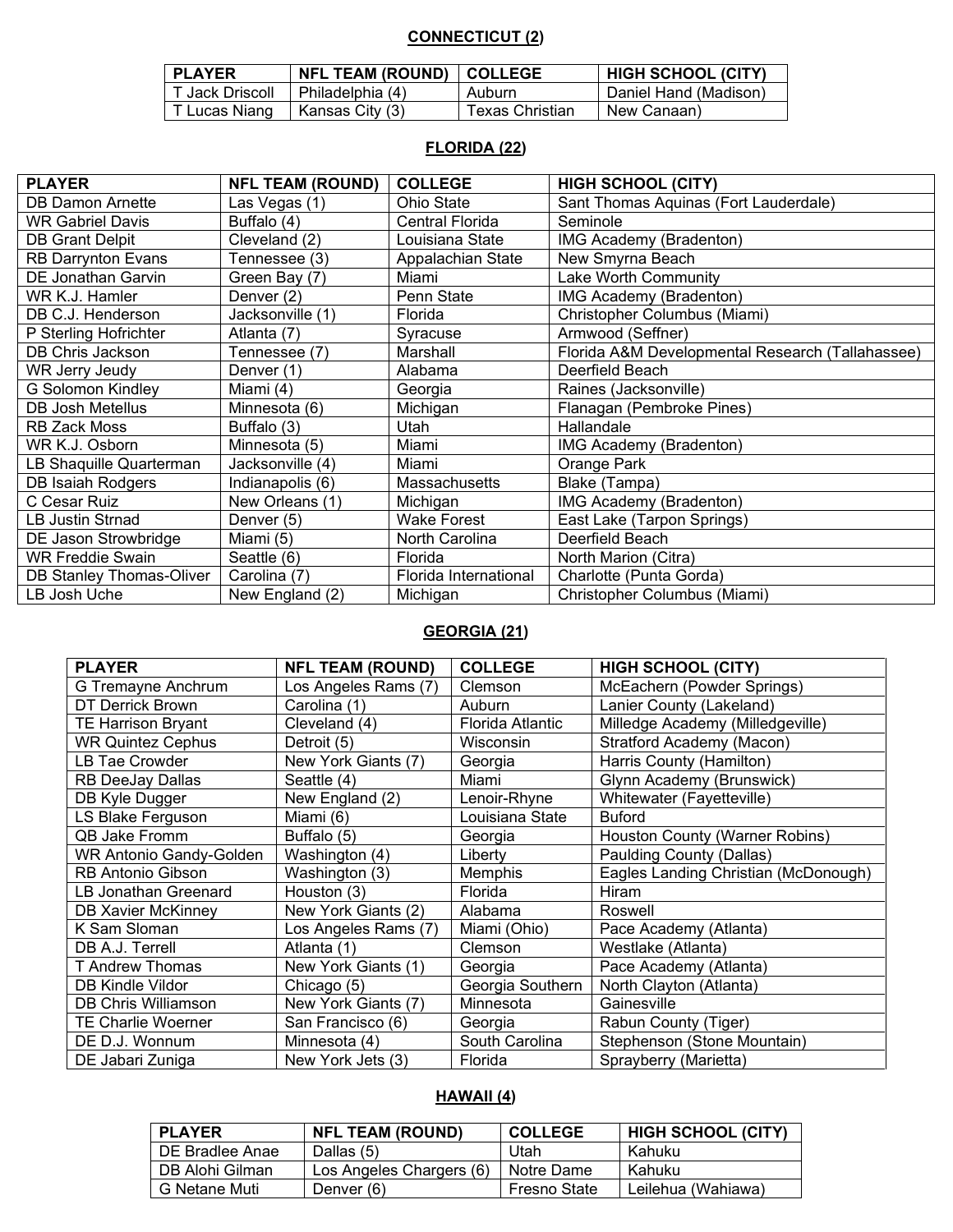| QB Tua     | Miami | $ -$  | Louis (Honolulu |
|------------|-------|-------|-----------------|
| Tagovajloa |       | ipama | Saint :         |

### **ILLINOIS (4)**

| <b>PLAYER</b>         | <b>NFL TEAM (ROUND)</b> | <b>COLLEGE</b> | <b>HIGH SCHOOL (CITY)</b>          |
|-----------------------|-------------------------|----------------|------------------------------------|
| DE A.J. Epenesa       | Buffalo (2)             | lowa           | Edwardsville                       |
| LB Jordan Glasgow     | Indianapolis (6)        | Michigan       | Marmion Academy (Aurora)           |
| TE Cole Kmet          | Chicago (2)             | Notre Dame     | Sant Viator (Arlington Heights)    |
| TE Albert Okwuegbunam | Denver $(4)$            | Missouri       | Sacred Heart-Griffin (Springfield) |

### **INDIANA (3)**

| <b>PLAYER</b>           | <b>NFL TEAM (ROUND)</b> | <b>COLLEGE</b>    | <b>HIGH SCHOOL (CITY)</b>      |
|-------------------------|-------------------------|-------------------|--------------------------------|
| DB Jeremy Chinn         | Carolina (2)            | Southern Illinois | <b>Fishers</b>                 |
| G Danny Pinter          | Indianapolis (5)        | <b>Ball State</b> | John Adams (South Bend)        |
| <b>QB Tommy Stevens</b> | New Orleans (7)         | Mississippi State | Decatur Central (Indianapolis) |

### **IOWA (1)**

| I PLAYER          |                 |      | NFL TEAM (ROUND)   COLLEGE   HIGH SCHOOL (CITY) |
|-------------------|-----------------|------|-------------------------------------------------|
| l T Tristan Wirfs | ∣ Tampa Bay (1) | lowa | Mount Vernon                                    |

# **KANSAS (1)**

| <b>PLAYER</b>                   |         | NFL TEAM (ROUND)   COLLEGE   HIGH SCHOOL (CITY) |
|---------------------------------|---------|-------------------------------------------------|
| LLB Isaiah Simmons LArizona (1) | Clemson | Olathe North (Olathe)                           |

# **KENTUCKY (1)**

| PLAYER        | <b>NFL TEAM (ROUND)</b> | <b>COLLEGE</b> | I HIGH SCHOOL (CITY)  |
|---------------|-------------------------|----------------|-----------------------|
| Jedrick Wills | Cleveland (1)           | Alabama        | Lafavette (Lexington) |

# **LOUISIANA (12)**

| <b>PLAYER</b>              | <b>NFL TEAM (ROUND)</b> | <b>COLLEGE</b>      | <b>HIGH SCHOOL (CITY)</b>    |
|----------------------------|-------------------------|---------------------|------------------------------|
| <b>RB Raymond Calais</b>   | Tampa Bay (7)           | Louisiana-Lafayette | Cecilia                      |
| C Lloyd Cushenberry        | Denver (3)              | Louisiana State     | Dutchtown (Geismar)          |
| <b>DB Cameron Dantzler</b> | Minnesota (3)           | Mississippi State   | St. Thomas Aquinas (Hammond) |
| G Kevin Dotson             | Pittsburgh (4)          | Louisiana-Lafayette | Plaquemine                   |
| RB Clyde Edwards-Helaire   | Kansas City (1)         | Louisiana State     | Catholic (Baton Rouge)       |
| <b>DB Kristian Fulton</b>  | Tennessee (2)           | Louisiana State     | Archbishop Rummel (Metairie) |
| WR Justin Jefferson        | Minnesota (1)           | Louisiana State     | Destrehan                    |
| NT Rashard Lawrence        | Arizona (4)             | Louisiana State     | Neville (Monroe)             |
| LB Patrick Queen           | Baltimore (1)           | Louisiana State     | Livonia                      |
| DB Amik Robertson          | Las Vegas (4)           | Louisiana Tech      | Thibodaux                    |
| DB L'Jarius Sneed          | Kansas City (4)         | Louisiana Tech      | Minden                       |
| <b>WR Stephen Sullivan</b> | Seattle (7)             | Louisiana State     | Donaldsonville               |

# **MARYLAND (9)**

| <b>PLAYER</b>               | <b>NFL TEAM (ROUND)</b> | <b>COLLEGE</b>     | <b>HIGH SCHOOL (CITY)</b>          |
|-----------------------------|-------------------------|--------------------|------------------------------------|
| <b>DB Antoine Brooks</b>    | Pittsburgh (6)          | Maryland           | Duval (Lanham)                     |
| LB Cam Brown                | New York Giants (6)     | Penn State         | Bullis (Potomac)                   |
| <b>WR Isaiah Coulter</b>    | Houston (5)             | Rhode Island       | Gwynn Park Senior (Brandywine)     |
| DB Trevon Diggs             | Dallas (2)              | Alabama            | Avalon (Wheaton)                   |
| T Justin Herron             | New England (6)         | <b>Wake Forest</b> | Bullis (Potomac)                   |
| WR John Hightower           | Philadelphia (5)        | <b>Boise State</b> | Riverdale Baptist (Upper Marlboro) |
| <b>DB Thakarius Keyes</b>   | Kansas City (7)         | Tulane             | Laurel                             |
| <b>RB Anthony McFarland</b> | Pittsburgh (4)          | Maryland           | Dematha Catholic (Hyattsville)     |
| DE Chase Young              | Washington (1)          | Ohio State         | Dematha Catholic (Hyattsville)     |

### **MASSACHUSETTS (2)**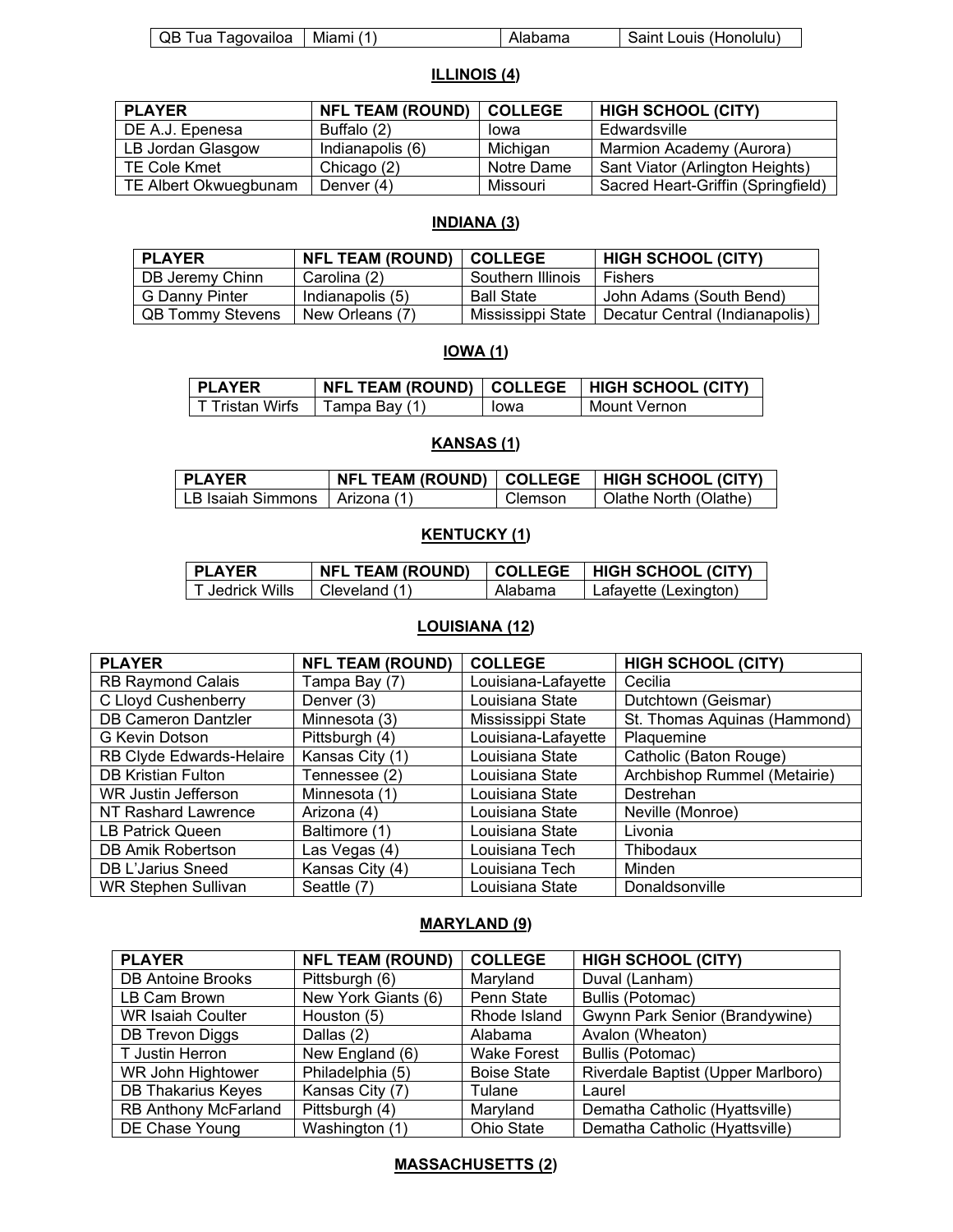| <b>PLAYER</b>  | NFL TEAM (ROUND)   COLLEGE |                       | <b>HIGH SCHOOL (CITY)</b>    |
|----------------|----------------------------|-----------------------|------------------------------|
| RB A.J. Dillon | ∣ Green Bay (2)            | <b>Boston College</b> | Lawrence Academy (Groton)    |
| T Matt Peart   | New York Giants (3)        | Connecticut           | Governor's Academy (Byfield) |

# **MICHIGAN (10)**

| <b>PLAYER</b>                   | <b>NFL TEAM (ROUND)</b> | <b>COLLEGE</b>    | <b>HIGH SCHOOL (CITY)</b>            |
|---------------------------------|-------------------------|-------------------|--------------------------------------|
| <b>TE Devin Asiasi</b>          | New England (3)         | <b>UCLA</b>       | De La Salle (Warren)                 |
| DB Brian Cole                   | Minnesota (7)           | Mississippi State | Heritage (Saginaw)                   |
| DE Michael Danna                | Kansas City (5)         | Michigan          | De La Salle (Warren)                 |
| G Arlington Hambright           | Chicago (7)             | Colorado          | <b>Belleville</b>                    |
| DE Khalid Kareem                | Cincinnati (5)          | Notre Dame        | Harrison (Farmington Hills)          |
| DB Michael Ojemudia             | Denver (3)              | lowa              | Harrison (Farmington Hills)          |
| G Michael Onwenu                | New England (6)         | Michigan          | Cass Technical (Detroit)             |
| <b>WR Donovan Peoples-Jones</b> | Cleveland (6)           | Michigan          | Cass Technical (Detroit)             |
| <b>TE Adam Trautman</b>         | New Orleans (3)         | Dayton            | Elk Rapids                           |
| DE Kenny Willekes               | Minnesota (7)           | Michigan State    | Northpointe Christian (Grand Rapids) |

### **MINNESOTA (4)**

| <b>PLAYER</b>            | <b>NFL TEAM (ROUND)</b> | <b>COLLEGE</b> | <b>HIGH SCHOOL (CITY)</b>  |
|--------------------------|-------------------------|----------------|----------------------------|
| <b>DE Jashon Cornell</b> | Detroit (7)             | Ohio State     | Cretin-Derham (Saint Paul) |
| LB Carter Coughlin       | New York Giants (7)     | Minnesota      | Eden Prairie               |
| WR Tyler Johnson         | Tampa Bay (5)           | Minnesota      | North (Minneapolis)        |
| <b>LB Kamal Martin</b>   | Green Bay (5)           | Minnesota      | <b>Burnsville Senior</b>   |

#### **MISSISSIPPI (7)**

| <b>PLAYER</b>       | <b>NFL TEAM (ROUND)</b> | <b>COLLEGE</b>       | <b>HIGH SCHOOL (CITY)</b>           |
|---------------------|-------------------------|----------------------|-------------------------------------|
| <b>RB Cam Akers</b> | Los Angeles Rams (2)    | <b>Florida State</b> | Clinton                             |
| T Saahdig Charles   | Washington (4)          | Louisiana State      | Madison Ridgeland Academy (Madison) |
| DT Raekwon Davis    | Miami (2)               | Alabama              | Meridian                            |
| LB Willie Gay       | Kansas City (2)         | Mississippi State    | Starkville                          |
| G Damien Lewis      | Seattle (3)             | Louisiana State      | Canton Public (Canton)              |
| G Tyre Phillips     | Baltimore (3)           | Mississippi State    | Grenada                             |
| LB Davion Taylor    | Philadelphia (3)        | Colorado             | South Pike (Magnolia)               |

# **MISSOURI (3)**

| <b>PLAYER</b>   | <b>NFL TEAM (ROUND)   COLLEGE</b> |                | <b>HIGH SCHOOL (CITY)</b> |
|-----------------|-----------------------------------|----------------|---------------------------|
| DT Carlos Davis | Pittsburgh (7)                    | Nebraska       | <b>Blue Springs</b>       |
| DT Khalil Davis | Tampa Bay (6)                     | Nebraska       | <b>Blue Springs</b>       |
| T Charlie Heck  | Houston $(4)$                     | North Carolina | Rockhurst (Kansas City)   |

### **NEVADA (1)**

| <b>PLAYER</b>    | <b>NFL TEAM (ROUND)   COLLEGE</b> |               | <b>HIGH SCHOOL (CITY)</b> |
|------------------|-----------------------------------|---------------|---------------------------|
| WR Brandon Aivuk | I San Francisco (1)               | Arizona State | McQueen (Reno)            |

# **NEW JERSEY (6)**

| <b>PLAYER</b>             | <b>NFL TEAM (ROUND)</b> | <b>COLLEGE</b> | <b>HIGH SCHOOL (CITY)</b>              |
|---------------------------|-------------------------|----------------|----------------------------------------|
| LB Shaun Bradley          | Philadelphia (6)        | Temple         | Rancocas Valley Regional (Mount Holly) |
| DB Jordan Fuller          | Los Angeles Rams (6)    | Ohio State     | Old Tappan                             |
| <b>DB Harrison Hand</b>   | Minnesota (5)           | Temple         | Cherry Hill West (Cherry Hill)         |
| C Matt Hennessy           | Atlanta (3)             | Temple         | Don Bosco (Ramsey)                     |
| LB Chapelle Russell       | Tampa Bay (7)           | Temple         | Lakewood                               |
| <b>RB Jonathan Taylor</b> | Indianapolis (2)        | Wisconsin      | Salem                                  |

### **NEW YORK (3)**

| <b>PLAYER</b>  | <b>TEAM (ROUND)</b><br><b>NFL</b> | <b>COLLEGE</b>  | <b>HIGH SCHOOL (CITY)</b> |
|----------------|-----------------------------------|-----------------|---------------------------|
| TE Tyler Davis | (6)<br>Jacksonville /             | Georgia<br>Tech | Mepham (Bellmore)         |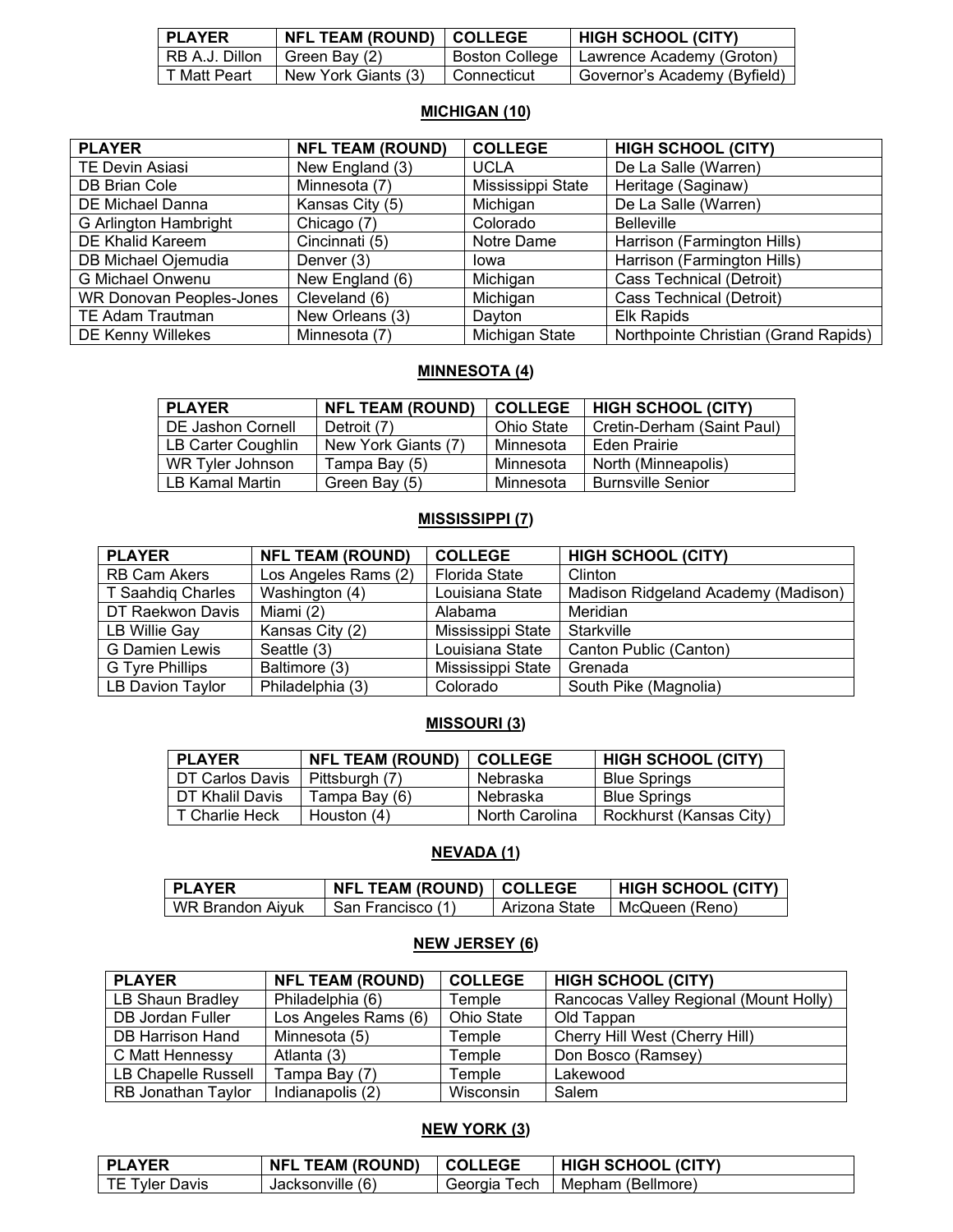| . Justin l              | ∵England . | Marshall | . I rov'                                               |
|-------------------------|------------|----------|--------------------------------------------------------|
| Rohrwasser              | New        |          | Catholic                                               |
| к                       | (5)        |          | Central /                                              |
| Wilson<br><b>Isaiah</b> | ennessee   | Georgia  | : (Brooklyn,<br>'-olvtechnic<br>∴Country Dav<br>. Prep |

### **NORTH CAROLINA (7)**

| <b>PLAYER</b>           | <b>NFL TEAM (ROUND)</b> | <b>COLLEGE</b>           | <b>HIGH SCHOOL (CITY)</b>     |
|-------------------------|-------------------------|--------------------------|-------------------------------|
| T Cameron Clark         | New York Jets (4)       | North Carolina-Charlotte | Smith-Greensboro (Greensboro) |
| LB Akeem Davis-Gaither  | Cincinnati (4)          | Appalachian State        | Thomasville                   |
| LB Alex Highsmith       | Pittsburgh (3)          | North Carolina-Charlotte | Eugene Ashley (Wilmington)    |
| DT Larrell Murchison    | Tennessee (5)           | North Carolina State     | East Bladen (Elizabethtown)   |
| LB Tanner Muse          | Las Vegas (3)           | Clemson                  | South Point (Belmont)         |
| LB Julian Okwara        | Detroit (3)             | Notre Dame               | Ardrey Kell (Charlotte)       |
| DE James Smith-Williams | Washington (7)          | North Carolina State     | Millbrook (Raleigh)           |

### **OHIO (8)**

| <b>PLAYER</b>            | <b>NFL TEAM (ROUND)</b> | <b>COLLEGE</b>    | <b>HIGH SCHOOL (CITY)</b>    |
|--------------------------|-------------------------|-------------------|------------------------------|
| LB Markus Bailey         | Cincinnati (7)          | Purdue            | Hilliard Davidson (Hilliard) |
| RB Lynn Bowden           | Las Vegas (3)           | Kentucky          | Harding-Warren (Warren)      |
| <b>QB Joe Burrow</b>     | Cincinnati (1)          | Louisiana State   | Athens (The Plains)          |
| NT Davon Hamilton        | Jacksonville (3)        | Ohio State        | Pickerington                 |
| <b>LB Malik Harrison</b> | Baltimore (3)           | <b>Ohio State</b> | Walnut Ridge (Columbus)      |
| <b>T Colton McKivitz</b> | San Francisco (5)       | West Virginia     | Union Local (Belmont)        |
| DB Josiah Scott          | Jacksonville (4)        | Michigan State    | Fairfield                    |
| G Simon Stepaniak        | Green Bay (6)           | Indiana           | Ross-Hamilton (Hamilton)     |

### **OKLAHOMA (1)**

| <b>I PLAYER</b>                 |          | NFL TEAM (ROUND)   COLLEGE   HIGH SCHOOL (CITY) |
|---------------------------------|----------|-------------------------------------------------|
| DB Kamren Curl   Washington (7) | Arkansas | Muskogee                                        |

# **OREGON (3)**

| <b>PLAYER</b>            | <b>NFL TEAM (ROUND)</b>  | <b>COLLEGE</b>     | <b>HIGH SCHOOL (CITY)</b>        |
|--------------------------|--------------------------|--------------------|----------------------------------|
| ' Ben Bartch i           | Jacksonville (4)         | St. John's (Minn.) | <b>Blanchet Catholic (Salem)</b> |
| Blake Brandel            | Minnesota (6)            | Oregon State       | Central Catholic (Portland)      |
| <b>QB Justin Herbert</b> | Los Angeles Chargers (1) | Oregon             | Sheldon (Eugene)                 |

### **PENNSYLVANIA (10)**

| <b>PLAYER</b>           | <b>NFL TEAM (ROUND)</b> | <b>COLLEGE</b>    | <b>HIGH SCHOOL (CITY)</b>            |
|-------------------------|-------------------------|-------------------|--------------------------------------|
| QB Ben DiNucci          | Dallas (7)              | James Madison     | Pine - Richland (Gibsonia)           |
| DB Bryce Hall           | New York Jets (5)       | Virginia          | <b>Bishop McDevitt (Harrisburg)</b>  |
| LB Khaleke Hudson       | Washington (5)          | Michigan          | McKeesport                           |
| DB Dane Jackson         | Buffalo (7)             | Pittsburgh        | Cornell (Coraopolis)                 |
| G Jonah Jackson         | Detroit (3)             | <b>Ohio State</b> | Penncrest (Media)                    |
| DB John Reid            | Houston (4)             | Penn State        | St. Joseph's Prep (Philadelphia)     |
| DB Kenny Robinson       | Carolina (5)            | West Virginia     | Imani Christian Academy (Pittsburgh) |
| G Jon Runyan            | Green Bay (6)           | Michigan          | Sant Joseph's Prep (Philadelphia)    |
| DB Geno Stone           | Baltimore (7)           | lowa              | <b>New Castle</b>                    |
| <b>RB D'Andre Swift</b> | Detroit (2)             | Georgia           | Sant Joseph's Prep (Philadelphia)    |

### **SOUTH CAROLINA (6)**

| <b>PLAYER</b>    | <b>NFL TEAM (ROUND)</b> | <b>COLLEGE</b>   | <b>HIGH SCHOOL (CITY)</b>            |
|------------------|-------------------------|------------------|--------------------------------------|
| K Tyler Bass     | Buffalo (6)             | Georgia Southern | Dutch Fork (Irmo)                    |
| LB T.J. Brunson  | New York Giants (7)     | South Carolina   | <b>Richland Northeast (Columbia)</b> |
| WR Bryan Edwards | Las Vegas (3)           | South Carolina   | Conway                               |
| DT Javon Kinlaw  | San Francisco (1)       | South Carolina   | Goose Creek                          |
| DB Troy Pride    | Carolina (4)            | Notre Dame       | Greer                                |
| G John Simpson   | Las Vegas (4)           | Clemson          | Fort Dorchester (North Charleston)   |

# **SOUTH DAKOTA (1)**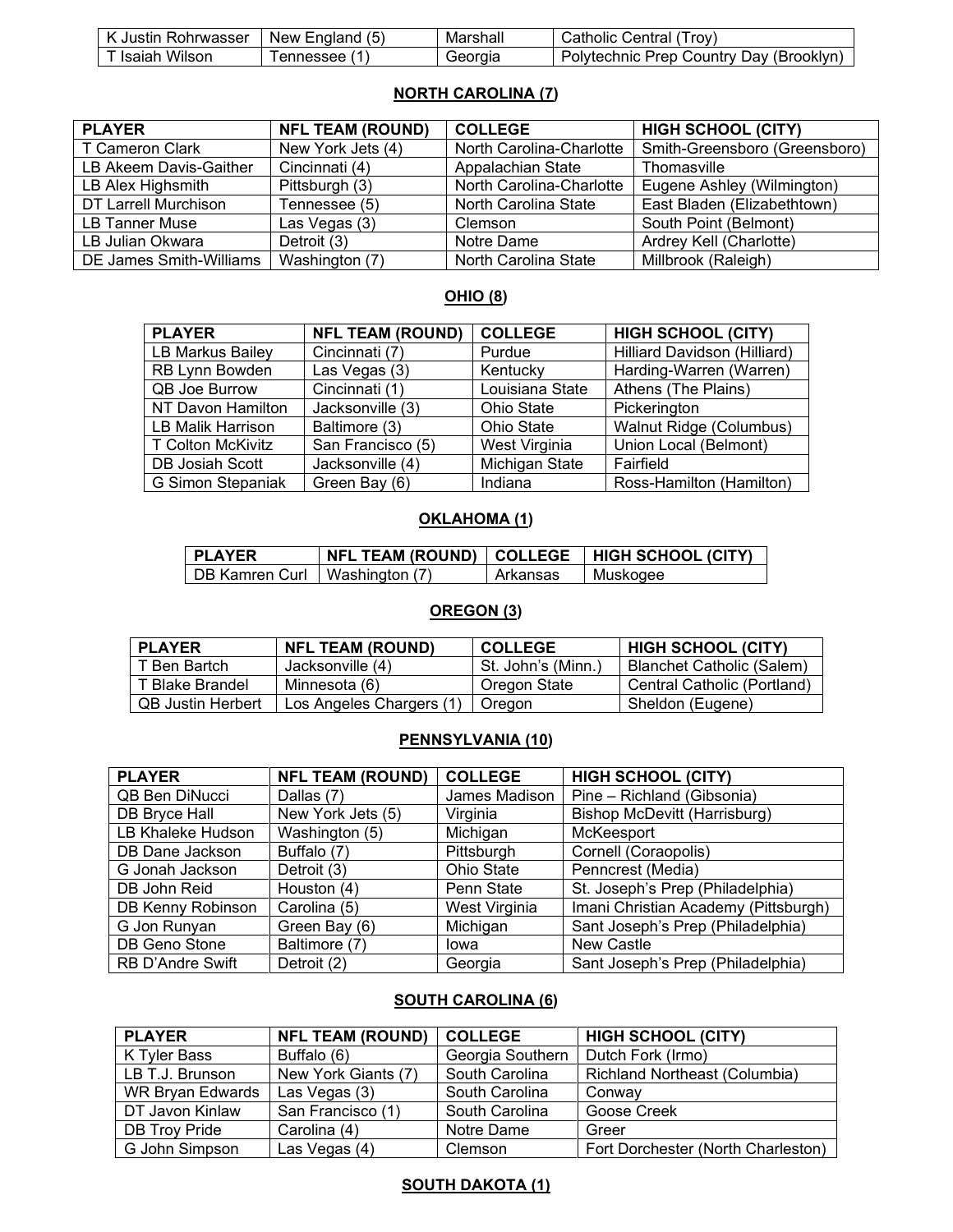| <b>PLAYER</b>                 | <b>NFL TEAM (ROUND)   COLLEGE</b> |                             | <b>HIGH SCHOOL (CITY)</b> |
|-------------------------------|-----------------------------------|-----------------------------|---------------------------|
| LB Derrek Tuszka I Denver (7) |                                   | North Dakota State   Warner |                           |

### **TENNESSEE (8)**

| <b>PLAYER</b>            | <b>NFL TEAM (ROUND)</b> | <b>COLLEGE</b>  | <b>HIGH SCHOOL (CITY)</b>              |
|--------------------------|-------------------------|-----------------|----------------------------------------|
| DB Chris Claybrooks      | Jacksonville (7)        | Memphis         | McGavock (Nashville)                   |
| <b>WR Tee Higgins</b>    | Cincinnati (2)          | Clemson         | Oak Ridge                              |
| <b>TE Brycen Hopkins</b> | Los Angeles Rams (4)    | Purdue          | Ensworth (Nashville)                   |
| WR Van Jefferson         | Los Angeles Rams (2)    | Florida         | Ravenwood (Brentwood)                  |
| WR Jauan Jennings        | San Francisco (7)       | Tennessee       | Blackman (Murfreesboro)                |
| <b>RB Malcolm Perry</b>  | Miami (7)               | Navv            | Kenwood (Clarksville)                  |
| LB Jacob Phillips        | Cleveland (3)           | Louisiana State | East Nashville Magnet (Nashville)      |
| RB Ke'Shawn Vaughn       | Tampa Bay (3)           | Vanderbilt      | Pearl Cohn-Business Magnet (Nashville) |

### **TEXAS (33)**

| <b>PLAYER</b>              | <b>NFL TEAM (ROUND)</b>  | <b>COLLEGE</b>          | <b>HIGH SCHOOL (CITY)</b>           |
|----------------------------|--------------------------|-------------------------|-------------------------------------|
| T Hakeem Adeniji           | Cincinnati (6)           | Kansas                  | Garland                             |
| RB Eno Benjamin            | Arizona (7)              | Arizona State           | Wylie                               |
| DT Ross Blacklock          | Houston (2)              | <b>Texas Christian</b>  | Lawrence Elkins (Sugar Land)        |
| LB Jordyn Brooks           | Seattle (1)              | <b>Texas Tech</b>       | Stratford                           |
| LB K'Lavon Chaisson        | Jacksonville (1)         | Louisiana State         | North Shore (Houston)               |
| <b>WR Tyrie Cleveland</b>  | Denver (7)               | Florida                 | Westfield (Houston)                 |
| RB J.K. Dobbins            | Baltimore (2)            | Ohio State              | La Grange                           |
| <b>WR Devin Duvernay</b>   | Baltimore (3)            | Texas                   | Sachse                              |
| DT Jordan Elliott          | Cleveland (3)            | Missouri                | Westside (Houston)                  |
| <b>LB Trevis Gipson</b>    | Chicago (5)              | Tulsa                   | Cedar Hill                          |
| DB Jeff Gladney            | Minnesota (1)            | <b>Texas Christian</b>  | New Boston                          |
| T Robert Hunt              | Miami (2)                | Louisiana-Lafayette     | <b>Burkeville</b>                   |
| <b>RB Jason Huntley</b>    | Detroit (5)              | <b>New Mexico State</b> | Martin (Laredo)                     |
| <b>QB Jalen Hurts</b>      | Philadelphia (2)         | Oklahoma                | Channelview                         |
| LB Clay Johnston           | Los Angeles Rams (7)     | Baylor                  | Wylie                               |
| <b>DB Brandon Jones</b>    | Miami (3)                | Texas                   | Nacogdoches                         |
| T Josh Jones               | Arizona (3)              | Houston                 | George Bush (Richmond)              |
| <b>WR CeeDee Lamb</b>      | Dallas (1)               | Oklahoma                | Foster (Richmond)                   |
| DT James Lynch             | Minnesota (4)            | Baylor                  | <b>Round Rock</b>                   |
| DT Justin Madubuike        | Baltimore (3)            | Texas A&M               | McKinney North (McKinney)           |
| P Braden Mann              | New York Jets (6)        | Texas A&M               | Cy-Fair (Cypress)                   |
| <b>WR Denzel Mims</b>      | New York Jets (2)        | Baylor                  | Daingerfield                        |
| <b>LB Kenneth Murray</b>   | Los Angeles Chargers (1) | Oklahoma                | Lawrence Elkins (Sugar Land)        |
| DB Jeff Okudah             | Detroit (1)              | <b>Ohio State</b>       | South Grand Prairie (Grand Prairie) |
| <b>WR James Proche</b>     | Baltimore (6)            | <b>Texas Christian</b>  | Desoto                              |
| <b>WR Jalen Reagor</b>     | Philadelphia (1)         | Southern Methodist      | Waxahachie                          |
| <b>DE Alton Robinson</b>   | Seattle (5)              | Syracuse                | Judson (Converse)                   |
| DB Reggie Robinson         | Dallas (4)               | Tulsa                   | Cleburne                            |
| DT Bravvion Roy            | Carolina (6)             | Baylor                  | Spring                              |
| <b>DB Vernon Scott</b>     | Green Bay (7)            | <b>Texas Christian</b>  | Mansfield Summit (Arlington)        |
| <b>WR Laviska Shenault</b> | Jacksonville (2)         | Colorado                | Desoto                              |
| DT Broderick Washington    | Baltimore (5)            | <b>Texas Tech</b>       | Longview                            |
| <b>DB Antoine Winfield</b> | Tampa Bay (2)            | Minnesota               | The Woodlands                       |

# **UTAH (3)**

| <b>PLAYER</b>      | <b>NFL TEAM (ROUND)</b> |      | COLLEGE   HIGH SCHOOL (CITY) |
|--------------------|-------------------------|------|------------------------------|
| DB Julian Blackmon | Indianapolis (3)        | Utah | Lavton                       |
| NT Leki Fotu       | Arizona (4)             | Utah | Herriman                     |
| DT John Penisini   | Detroit (6)             | Utah | West Jordan                  |

# **VIRGINIA (5)**

|  | <b>PLAYER</b> | <b>NFL TEAM (ROUND)</b> |  | COLLEGE   HIGH SCHOOL (CITY) |  |
|--|---------------|-------------------------|--|------------------------------|--|
|--|---------------|-------------------------|--|------------------------------|--|